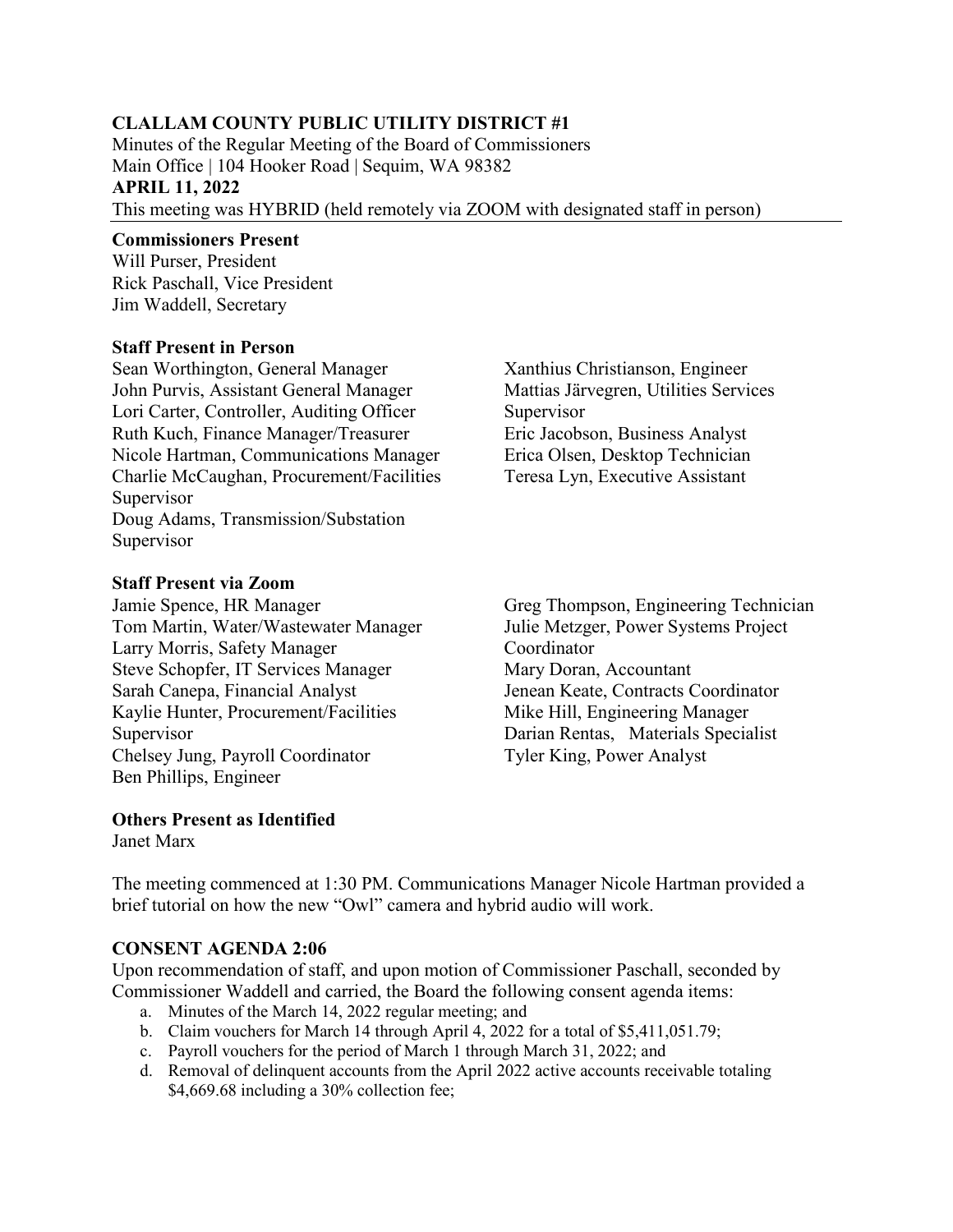- e. Removal of delinquent accounts from the April 2022 miscellaneous accounts receivable totaling \$38,815.14 including a 30% collection fee; and
- **f.** Contractor prequalification of Par Western Line Communications, Inc., for the upcoming year in the amount of \$10,000,000.00.

### **AGENDA REVISIONS 5:57**

- a. Contractor prequalification of Par Western Line Communications, Inc., for the upcoming year is for the amount of \$10 million.
- b. Doug Adams, Transmission/Substation Supervisor will present Business Item A Invitation to Bid 220805 for the Forks substation.
- c. Item added to staff reports: Mutual aid assistance provided to Cowlitz County

## **COMMENTS FROM THE PUBLIC 6:32**

There was no public comment.

## **BUSINESS ITEMS STARTING AT 6:52**

- a. **7:07:** Upon recommendation of staff, and upon motion of Commissioner Paschall, seconded by Commissioner Waddell and carried, the Board authorized District staff to solicit formal bids for Bid No. 220805 via the Peninsula Daily News and by such other means as determined by staff to be prudent, inviting sealed proposals from prequalified contractors for the replacement of aging equipment of the Forks Substation. The substation is located at 441 West E Street, Forks, WA. The engineer's estimate for the project is \$547,080, not including WSST.
- b. **9:12:** Upon recommendation of staff, and upon motion of Commissioner Paschall, seconded by Commissioner Waddell and carried, the Board approved RESOLUTION 2236-22 adopting the 2022 Schedule of Deposits and Charges and Electric Line Extension Unit Prices and rescinding Resolution 2196-21.
- c. **14:05:** Upon recommendation of staff, and upon motion of Commissioner Paschall, seconded by Commissioner Waddell and carried, the Board authorized District staff to approve Acceptance Memo of Completion for Bid No. 211007. The project, contracted to CHG Building Systems, Inc., consisted of all necessary services, labor, and materials required for skylight replacement on Central Warehouse Facility at 100 Hooker Road, Sequim, due to leaking of the existing skylights for a total contract cost of \$121, 128.32 (including WSST). This Resolution was presented by Charlie McCaughan, Procurement/Facilities Supervisor, who will be retiring from PUD on Thursday, April 21, 2022. The Commissioners expressed their appreciation of Charlie for his years of fine service. He will be missed.
- d. **16:53:** Upon recommendation of staff, and upon motion of Commissioner Paschall, seconded by Commissioner Waddell and carried, the Board approved RESOLUTION 2237-22 authorizing the disposal of surplus property consisting of various old-style highpressure sodium light fixtures, lamps, and related accessories with a total surplus value of \$19,050.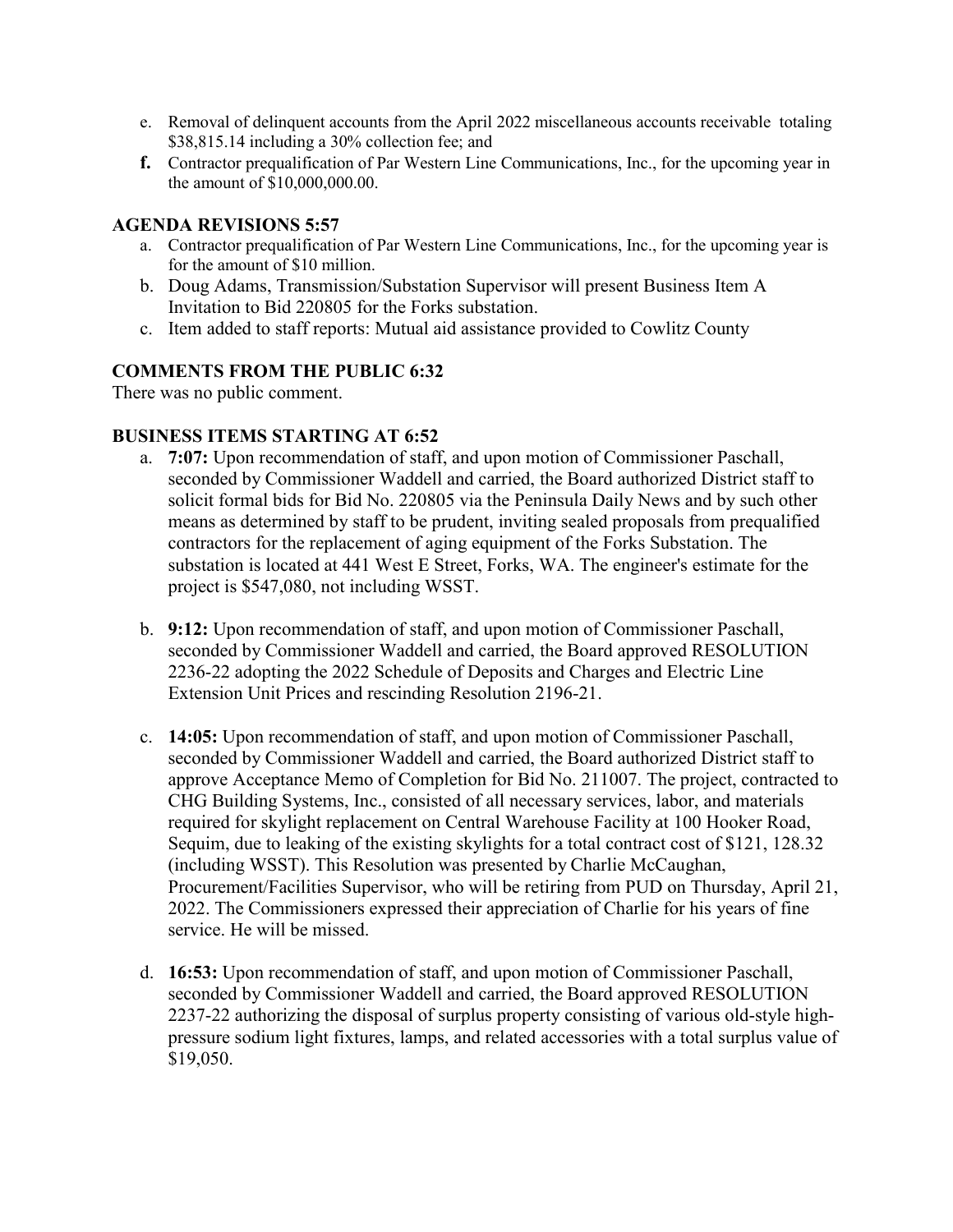- e. **19:39:** Upon recommendation of staff, and upon motion of Commissioner Paschall, seconded by Commissioner Waddell and carried, the Board approved RESOLUTION 2238-22 reestablishing the dollar amounts for the Working Funds and rescinding Resolution 2174-20.
- f. **22:11:** Upon recommendation of staff, and upon motion of Commissioner Paschall, seconded by Commissioner Waddell and carried, the Board approved RESOLUTION 2239-22 establishing the current Electric Service Regulations and Requirements and rescinding Resolution 2225-21.
- **g. 27:00:** Bonneville Power Administration's (BPA)'s post-2028 contract discussion: Commissioner Purser advised that the WPAG concept paper is complete and has been presented to BPA. We are now waiting for their response. Commissioner Paschall advised that this is Phase One. Phase Two is likely to be more contentious as BPA will want templates (traditional) but public power will want something different. Commissioner Waddell agreed and advised that we need to stay engaged and remain adaptable as quickly-changing markets, technologies costs, CETA and climate change will all have impacts. BPA will issue their concept paper July  $1<sup>st</sup>$ . Other related topics were suggestions to tag energy according to source, EIA RECs, contract high-water marks, and the need for further clarification of the term 'carbon-neutrality'

## **47:00: CORRESPONDENCE/COMMUNICATIONS 47:00**

General Manager Sean Worthington shared that former General Manager Doug Nass will be awarded NWPPA 2022's Life Membership Award for his contributions to Clallam PUD and public power at the Annual NWPPA Conference in Coeur d'Alene, ID in May. All Commissioners wholeheartedly agreed that Doug should be sent to that event.

# **COMMISSIONER REPORTS 48:34**

Commissioner Waddell attended Washington Public Utility Association (WPUDA), Western Public Agencies Group (WPAG), and Economic Development Council (EDC) meetings.

Commissioner Paschall also attended WPUDA and WPAG meetings.

Commissioner Purser attended various Energy Northwest (EN) meetings, Columbia Generating Station Review meetings, and attended the in-person EDC gala.

The meeting convened and recessed at 2:46 PM for a short break. The meeting reconvened at 2:51 PM.

## **STAFF REPORTS 1:16:25**

Utility Services Supervisor Mattias Järvegren presented an update on the District's energy efficiency program. He reviewed the District's 2020/21 Energy Independence Act (EIA) biennial energy efficiency target, acquisitions, compliance costs, and benefits. The District met its 2021 target with a minimal compliance cost. The outlook for 2022/23 EIA targets are looking good, specifically due to continued popularity of the residential heat pump and ductless heat pump programs; the potential for still fair commercial lighting incentives; and growth in the smart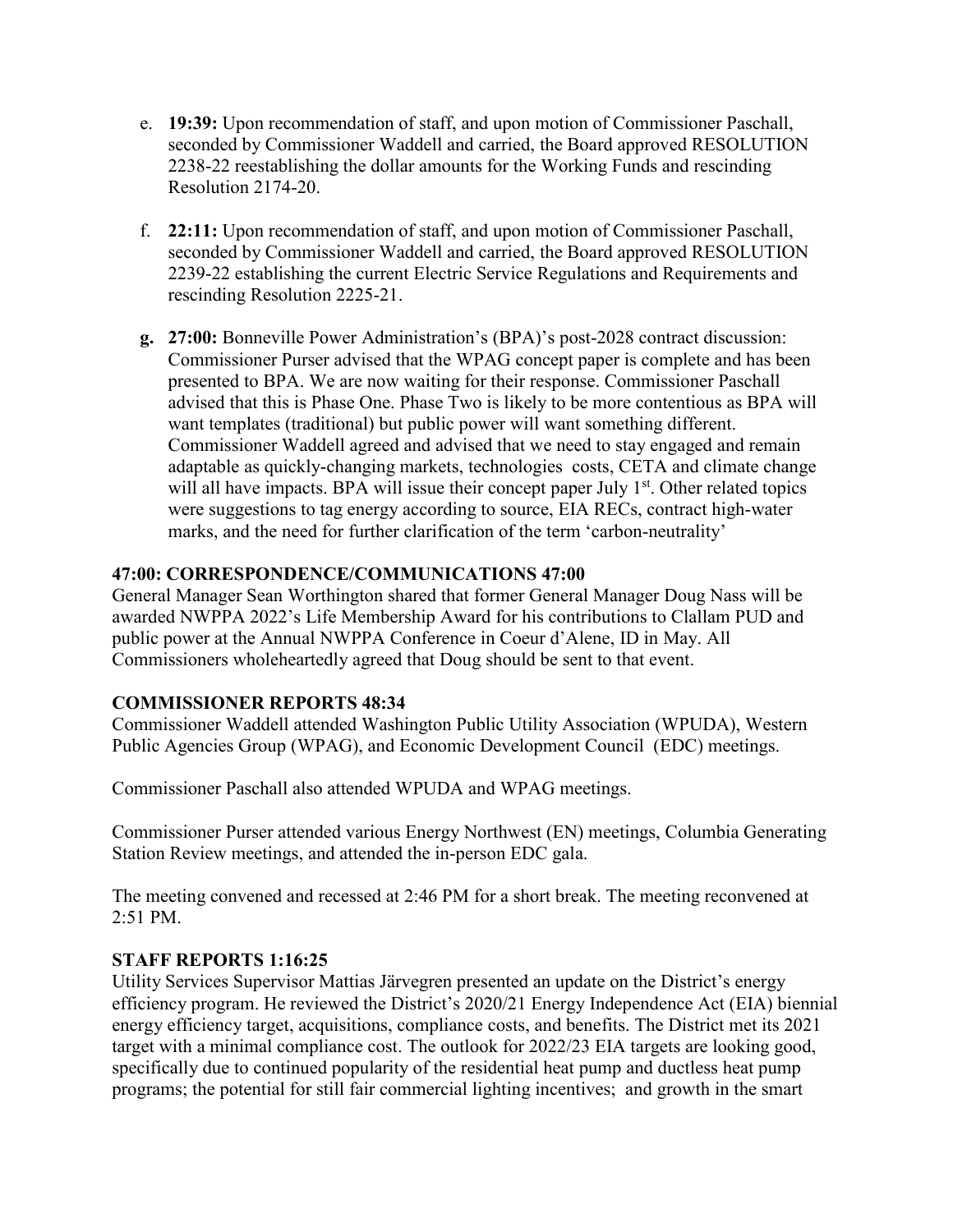thermostat program. The window program is slowing down and the heat pump water heater program continues to struggle with contractor skepticism, but given the success in other programs we will continue promoting them. The District's EIA 2022/23 target is projected to be met as well at a very low per MWh cost.

Assistant Manager John Purvis reported on the catastrophic supply chain issues that we are experiencing in regards to distribution transformers. Industry-wide, public power is experiencing horrific material delivery delays and exorbitant cost escalations. Distribution transformers are particularly problematic due to extensive lead-times and limited emergency supplies of the most common pad transformers. Specifically, there has been a 75% increase in pricing quoted over the past year; lead times of 16 to 18 weeks are now a year; and these numbers are escalating rapidly with March 2022 quotes increasing 300% over last year's quotes and current quoted lead times are now at 66 months minimum. All of this translates to a seven-fold increase from \$750K a year to \$5 million a year and potentially into a 6% rate increase hike for 2023. Mitigation actions that the District is taking include: specification modifications; the return of all idle 25KV pad transformers to stock; repair and recondition of old transformers whenever feasible; and providing customers with the alternate option of pole and overhead transformers in the short run. Additionally we are working to consolidate in-service transformers wherever possible and communicating the situation to all new service applicants. Commissioners were advised to expect in the very near weeks significant numbers of customer calls regarding this issue.

Assistant Manager John Purvis reported on the April  $4<sup>th</sup>$  (6:45 PM) to April  $5<sup>th</sup>$  (4:00 AM) electric outages affecting approximately 6000 customers on the West End. The outage was due to a fault, most likely caused by a tree, on a BPA line. The length of time to respond to outages in these kinds of rural locations is typically eight to nine hours – three hours for BPA to travel to the outage location and another five or so to patrol for safety along all affected parts of the line while it is being re-energized.

General Manager Sean Worthington informed the Commissioners that the District was called upon this morning to dispatched a crew to provide mutual aid assistance to Cowlitz County to mitigate substation issues caused by heavy snows.

## **BOARD ACTION ITEMS FOR STAFF 2:03:24**

- a. Request that Assistant GM John Purvis report on the District's plan to accommodate expected new load growth as a result of electric vehicle charging.
- b. Reach out to BPA and ask them to provide us with the outage times by utility for their customers in order to possibly provide us with some leverage with BPA in regards to their servicing of transmission outages on the Olympic Peninsula.
- c. Press release regarding the District's conservation efforts and successes.

#### **COMMENTS FROM THE PUBLIC 2:04:22**

There was no public comment.

#### **ADJOURN**

The meeting adjourned at 3:35 PM.